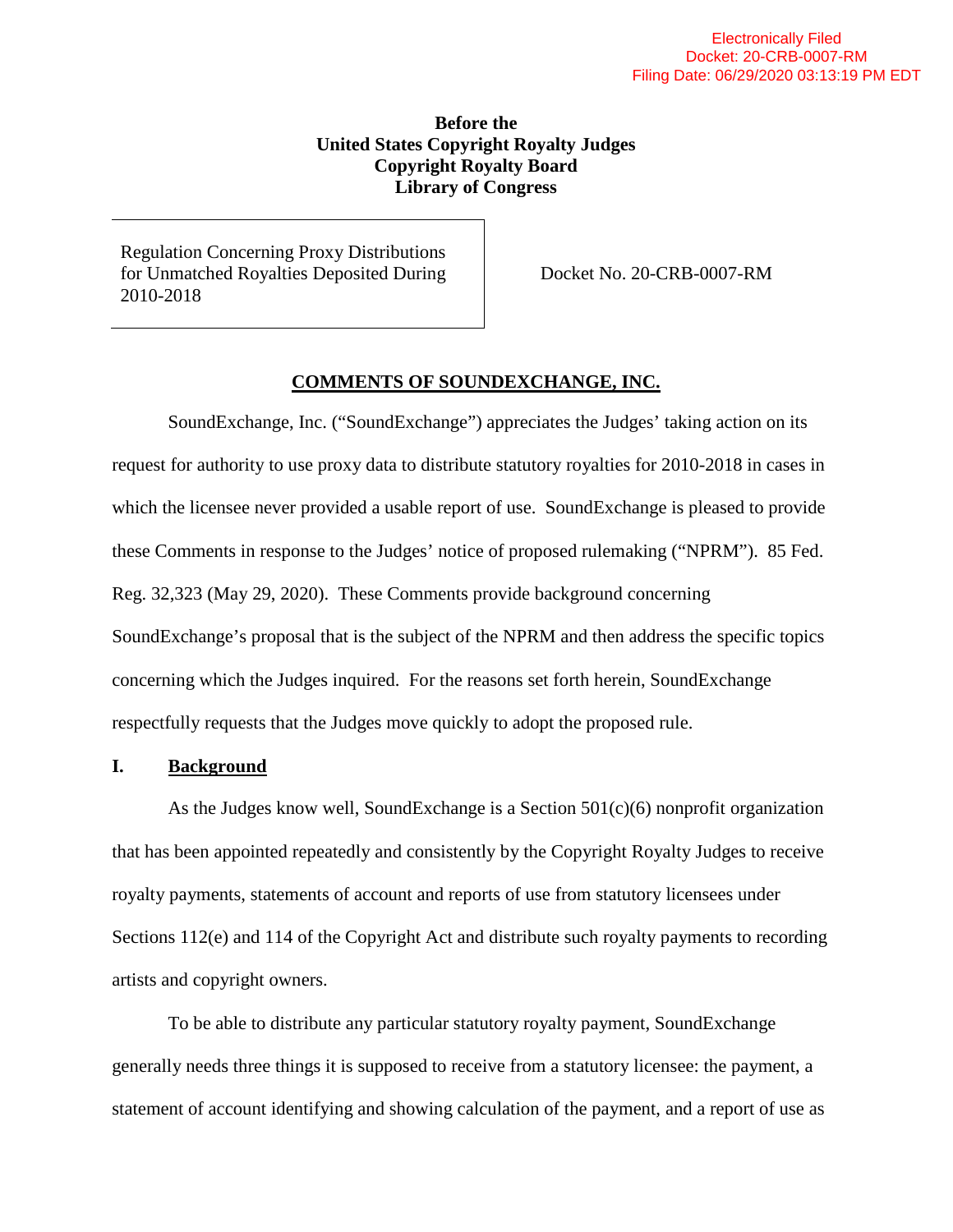described in Section 370.3 or 370.4 of the Judges' regulations identifying which of the tens of millions of recordings in existence the licensee used in the transmissions associated with the royaltypayment.<sup>1</sup> The report of use is necessary because there is no other source of comprehensive information about all of the transmissions made by the thousands of services that rely on the statutory license; in general, only the licensees know which recordings they used, and how much they used them, during a particular period of time. The report of use is also necessary because the Judges' rate regulations generally require SoundExchange to distribute statutory royalties to artists and copyright owners "based upon the information provided under the Reports of Use requirements." 37 C.F.R. § 380.4(a)(1); *accord* 37 C.F.R. §§ 382.5(a), 384.4(g)(1).

However, there have always been some statutory royalty payments for which SoundExchange is never able to obtain a report of use enabling distribution in accordance with thoseregulations.<sup>2</sup> To be clear, this is a failing of the licensees, not SoundExchange. The Judges' regulations require that licensees deliver their reports of use to SoundExchange on a prescribed schedule, not that SoundExchange beg and plead with licensees over a period of years in the hope of obtaining data about their use of sound recordings. *E.g*., 37 C.F.R. §§ 370.3(a),  $(b)$ , 370.4(a),  $(c)$ ,  $(e)(3)$ ,  $(e)(4)$ . Nonetheless, and as described further in Part III,

<span id="page-1-0"></span><sup>&</sup>lt;sup>1</sup> The exception is certain noncommercial educational webcasters, where the Judges' regulations authorize distribution based on proxy data in the ordinary course, and no report of use is provided. See 37 C.F.R. §§ 380.22(a), 380.23(g)(1).

<span id="page-1-1"></span> $2$  SoundExchange generally refers to such situations as ones where it is "missing" a report of use, and it employs that nomenclature in these Comments. In the vast majority of cases, the licensee did not ever provide any submission purporting to be a report of use for the relevant time period. In a small minority of cases the licensee provided a submission that purported to be a report of use for the relevant period, but the file was corrupted, empty, irrelevant, formatted in an unreadable format, or so incomplete that it could not be used to import a material amount of usable usage data. From the perspective of distributing royalties, these situations are functionally the same.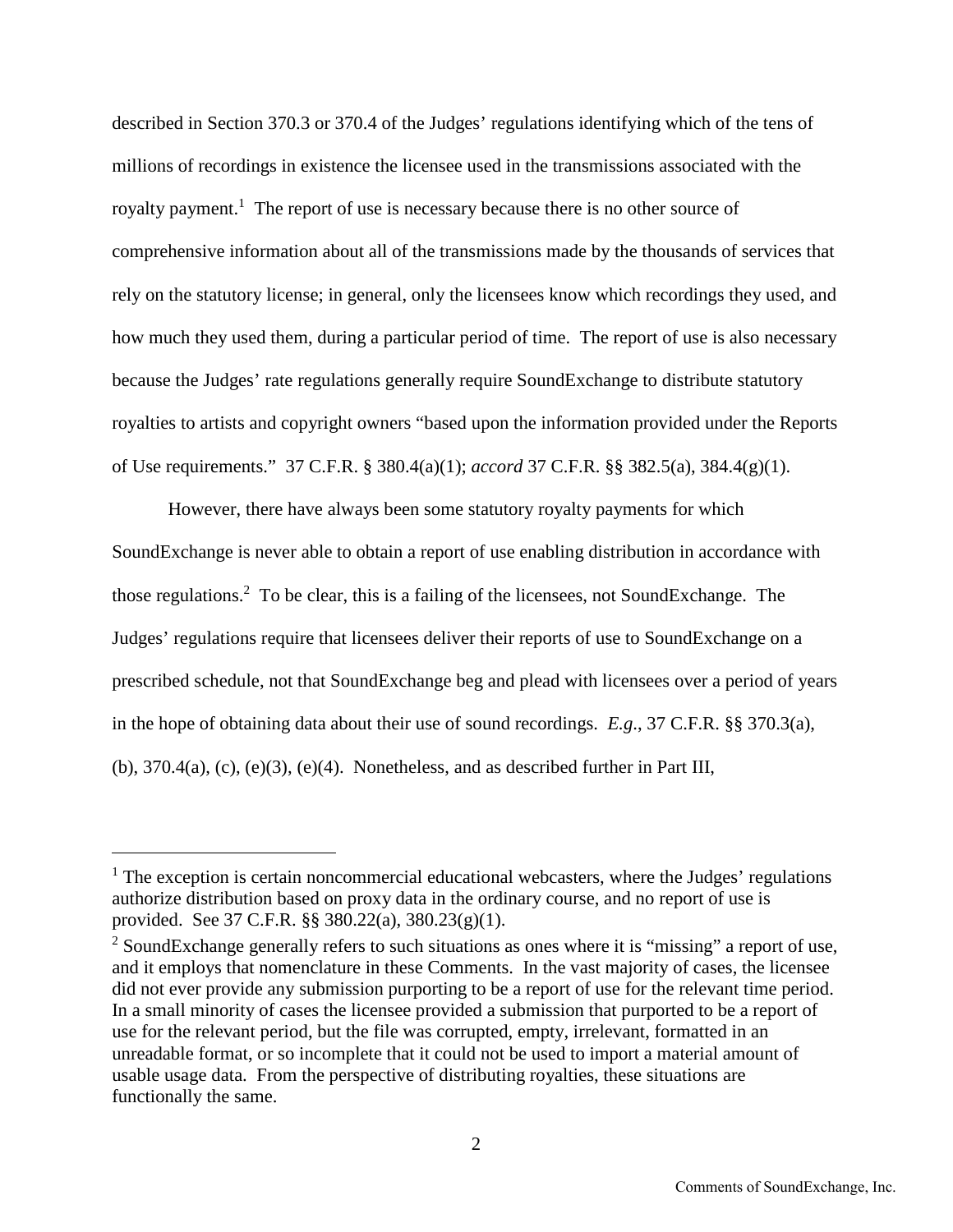SoundExchange makes very extensive – and largely successful – efforts to try to secure usable reports of use from licensees that do not provide them of their own initiative on a timely basis. However, there eventually comes a time when either (1) SoundExchange has been told by the licensee that the missing data is just not available or (2) it no longer makes sense to invest further resources trying to obtain usage data from licensees that are out of business, unresponsive or otherwise recalcitrant. In such cases, SoundExchange should not be compelled to keep holding the royalties associated with the missing reports of use for years on end. Something else must be done to put the royalties into the hands of artists and rights owners.

Accordingly, in 2011, SoundExchange sought and obtained permission to distribute royalties from 2004-2009 associated with missing reports of use based on usage data reported by the same type of service for the same year (sometimes referred to as the "annual/license type" methodology). 85 Fed. Reg. 32,323; 76 Fed. Reg. 45,695 (Aug. 1, 2011); 37 C.F.R. §§ 370.3(i), 370.4(f). Likewise, in 2013, SoundExchange again sought permission to use proxy data to distribute royalties associated with missing reports of use. 85 Fed. Reg. 32,323 n.3; Petition of SoundExchange, Inc. in Docket No. 14-CRB-0005 RM, at 26-29 (Oct. 21, 2013); *see also* Comments of SoundExchange, Inc. in Docket No. 14-CRB-0005 RM, at 7-12 (June 30, 2014) [hereinafter "2014 Initial Comments"]; Reply Comments of SoundExchange, Inc. in Docket No. 14-CRB-0005 RM, at 51-54 (Sept. 5, 2014) [hereinafter "2014 Reply Comments"].[3](#page-2-0) SoundExchange renewed that request in letters to the Judges in 2018 and 2020. Letter from Steven R. Englund, Counsel for SoundExchange, Inc. in Docket No. 14-CRB-0005 RM (Nov. 20, 2018); Letter from Steven R. Englund, Counsel for SoundExchange, Inc. in Docket No. 14-

<span id="page-2-0"></span><sup>&</sup>lt;sup>3</sup> All of SoundExchange's previous filings on this topic cited herein are incorporated by reference in full.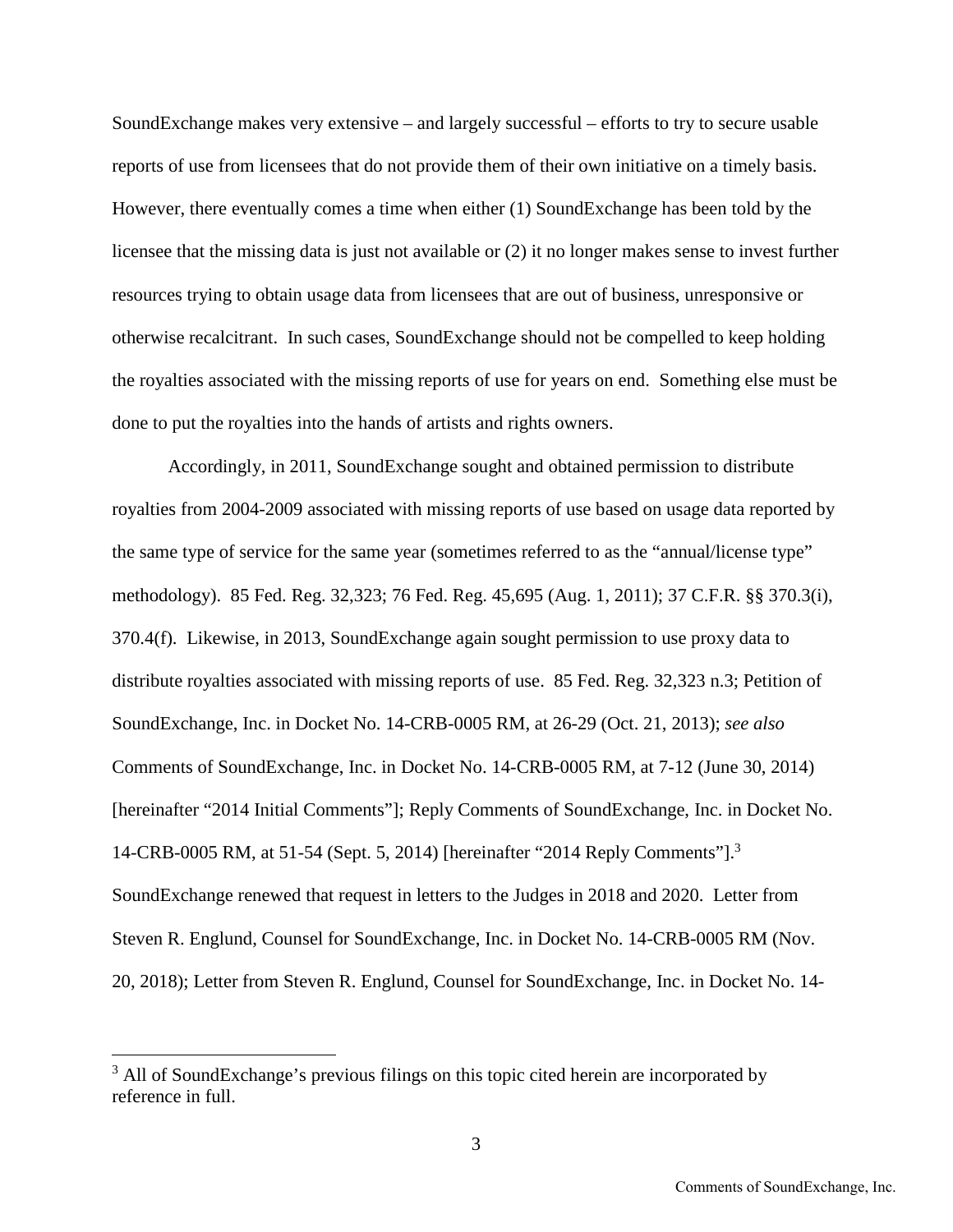CRB-0005 RM (Apr. 23, 2020) [hereinafter "2020 Letter"]. Finally, SoundExchange has proposed a provision concerning use of proxy data to distribute royalties associated with missing reports of use in the pending *Web V* proceeding. Proposed Rates and Terms of SoundExchange, Inc. and Artist and Copyright Owner Participants in Docket No. 19-CRB-0005-WR (2021-2025), at 4, 15 (Sept. 23, 2019); Written Rebuttal Testimony of Travis Ploeger in Docket No. 19-CRB-0005-WR (2021-2025), ¶ 77, App. A ¶¶ 72-80 (Jan. 9, 2020).

As the NPRM observed, SoundExchange's 2013 proposal (like its *Web V* proposal) would have applied on an ongoing basis and given its Board of Directors flexibility to choose to employ a proxy data set different from the annual/license type data used for the 2004-2009 usage. 85 Fed. Reg. 32,323 n.3. SoundExchange continues to believe that such a proposal is well-justified. Almost 25 years of history under the statutory licenses have demonstrated that SoundExchange will never be able to obtain actual usage data for distribution of every last cent of statutory royalty payments. As surely as the sun rises, there will be missing reports of use for 2019 and subsequent years for which the associated royalties will not be addressed by the approach set forth in the NPRM, and that will instead have to be addressed by the Judges at some point in the future.

Further, as SoundExchange has explained, there may be "technical reasons [that would] militate against using the Annual/License Type methodology." 2014 Initial Comments at 9. Thus, a "reasoned analysis" might well lead to an "informed, data-driven judgment" that an alternative approach would better approximate the actual usage that was likely involved or otherwise be preferable to an annual/license type approach for some royalties. *Id*. at 10-11. However, the annual/license type approach is a reasonable option for the 2010-2018 royalties SoundExchange is currently holding due to missing reports of use. Faced with a coronavirus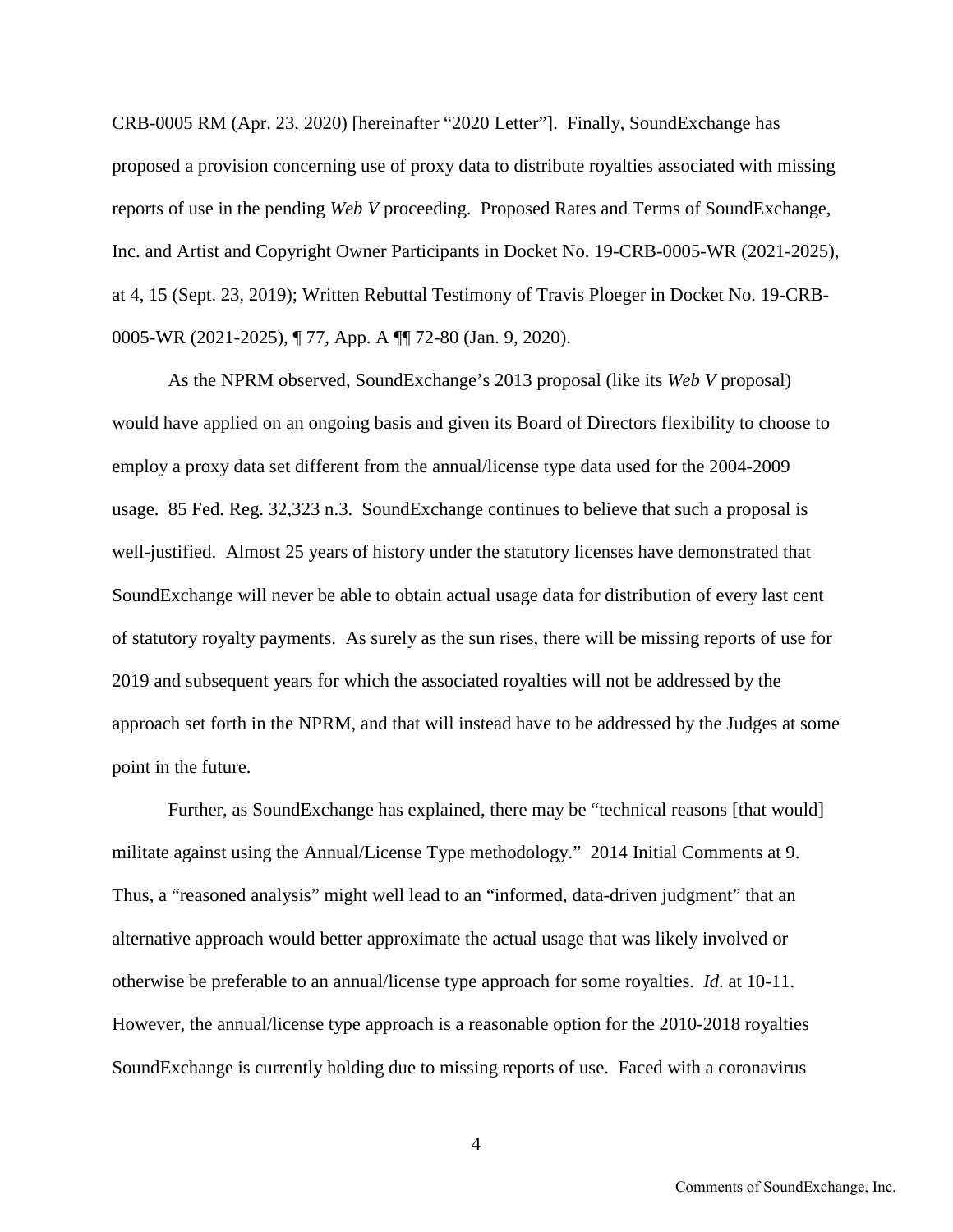pandemic that has had devastating effects on performing artists, SoundExchange decided to see if the Judges were more receptive to a repeat of the 2011 process as a way of allowing the held royalties to flow to artists and rights owners. *See generally* 2020 Letter.

It is important to note that SoundExchange has always been the most outspoken advocate for distributing statutory royalties based on actual, comprehensive usage data whenever that is practicable. *E.g*., 2014 Reply Comments, at 88-89 (arguing against sample reporting proposal from radio broadcasters); Comments of SoundExchange, Inc. in Docket No. RM 2008-7, at 3-8 (Jan. 29, 2009) (advocating for census reporting); 69 Fed. Reg. 11,515, 11,521-22 (Mar. 11, 2004) (describing Copyright Office decision to initially implement sample reporting over SoundExchange's objection). However, when that is not practicable, it is a routine feature of collective administration of copyrights to use data other than the actual, comprehensive usage data corresponding to a particular royalty payment to distribute royalties:

- Section  $115(d)(3)(J)$  specifies that the new mechanical licensing collective is to distribute unclaimed accrued royalties based on copyright owner market share data for similar activity for the relevant period, which is essentially the methodology proposed in the NPRM.
- The Judges' regulations provide noncommercial educational webcasters an option to pay a \$100 fee in lieu of providing reports of use, and have their royalties distributed based on proxy data. 37 C.F.R.  $\S$  380.22(a), 380.23(g)(1). All but a relative handful of noncommercial educational webcasters choose this option.
- The Judges' regulations permit "eligible minimum fee webcasters" to report usage for only two weeks per quarter. 37 C.F.R. § 370.4(d)(3)(ii). Those weeks of usage serve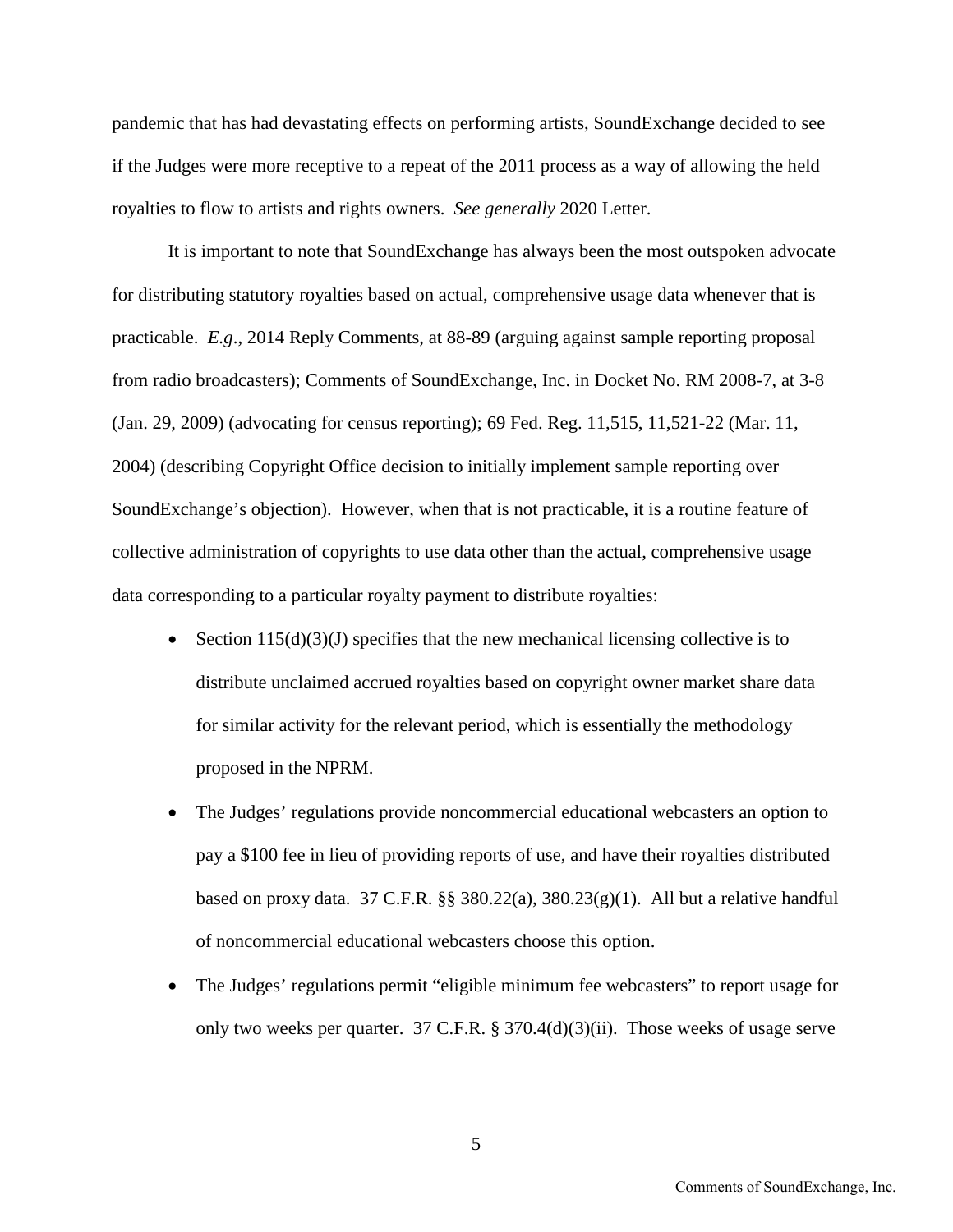as a proxy for distributing royalties associated with usage during the other eleven weeks of usage in the quarter.

- For the period 1998-2004, when only the preexisting subscription services provided reports of use to SoundExchange, the Copyright Office authorized SoundExchange to use that data as a proxy to distribute royalties for other types of services for the period from 1998 through 2004. 69 Fed. Reg. 58,261 (Sept. 30, 2004).
- In the U.S. and around the world, performing rights organizations other than SoundExchange regularly use sampling and proxy methodologies to distribute pools of royalties. *See, e.g*., Susan P. Butler, Collective Rights Management Practices Around the World 4, 10-11 (Apr. 2020), *available at*

https://www.copyright.gov/policy/unclaimed-royalties/cmo-full-report.pdf.

As a result of its efforts to secure missing reports of use, SoundExchange has always been able to reduce the royalties it is holding due to missing reports of use to a small portion of total royalties paid. Currently, SoundExchange is holding about \$30 million in statutory royalties for 2010-2018 due to missing reports of use. While that is a large number in absolute terms, SoundExchange's efforts have driven that number down to a historically small sliver of overall payments, representing less than 1% of total statutory royalty payments for that period. For comparison, when the Judges authorized SoundExchange to use proxy data to distribute about \$20 million in statutory royalties from 2004-2009 that were being held due to missing reports of use, that constituted about 3% of total royalty payments for the period. 76 Fed. Reg. at 45,696. At the time, the Judges observed that that constituted "a small percentage of royalties for the relevant time period." *Id*.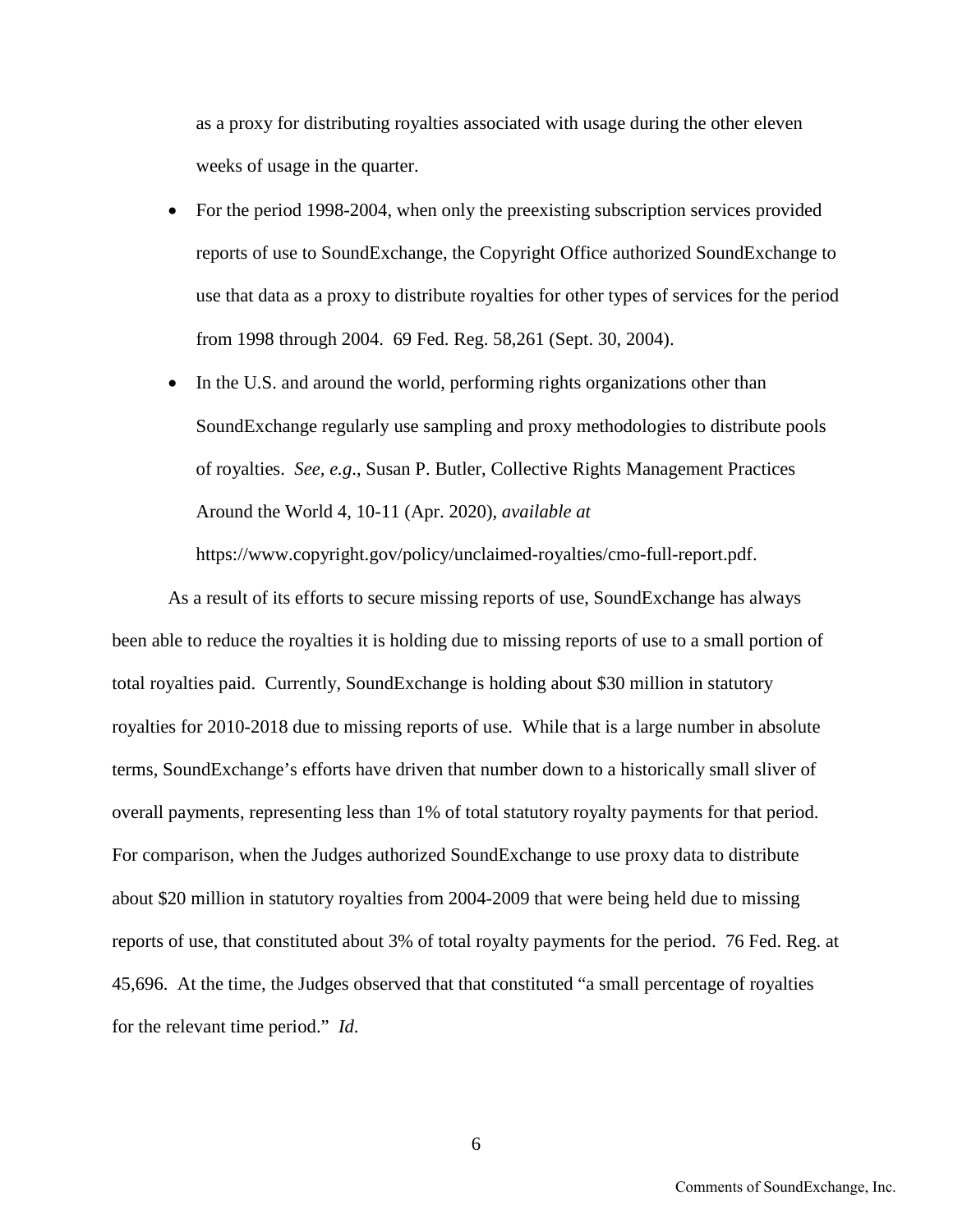SoundExchange is grateful to the Judges for taking action to permit distribution of the 2010-2018 royalties it has been holding due to missing reports of use. SoundExchange urges the Judges to move quickly to adopt the proposed rule.

## **II. Permissive Proxy Distribution Is Appropriate**

In addition to extending the time periods in Section 370.3(i) and 370.4(f) as SoundExchange proposed, the Judges have also proposed replacing the current mandatory language of those provisions (the word "shall") with permissive language that would merely *allow* SoundExchange to use proxy data to distribute the relevant royalties (the word "may"). The Judges' first specific inquiry seeks comment on the propriety of the proposed change.

As a conceptual matter, SoundExchange agrees that "may" is a better choice of words for these provisions. As described above, it is always SoundExchange's desire to distribute statutory royalties based on actual, comprehensive usage data whenever that is practicable. SoundExchange would not want to be compelled to use proxy data to distribute statutory royalties if it thought that it might be practicable to obtain actual usage data corresponding to those royalties. Accordingly, SoundExchange believes that the change is appropriate, and welcomes it.

However, SoundExchange feels obligated to note that in the context of this proceeding, the proposed change from "shall" to "may" is unlikely to have any practical effect. As was the case in the 2011 proceeding, the royalties that would be addressed by the rule proposed in the NPRM are for usage during periods that are at least a year and a half ago. From there, the royalties extend back in time to usage that occurred more than a decade ago. The reason for SoundExchange's increasingly-frequent pleas for authorization to use proxy data to distribute these royalties is that there is nothing more that it makes sense to do to try to obtain actual usage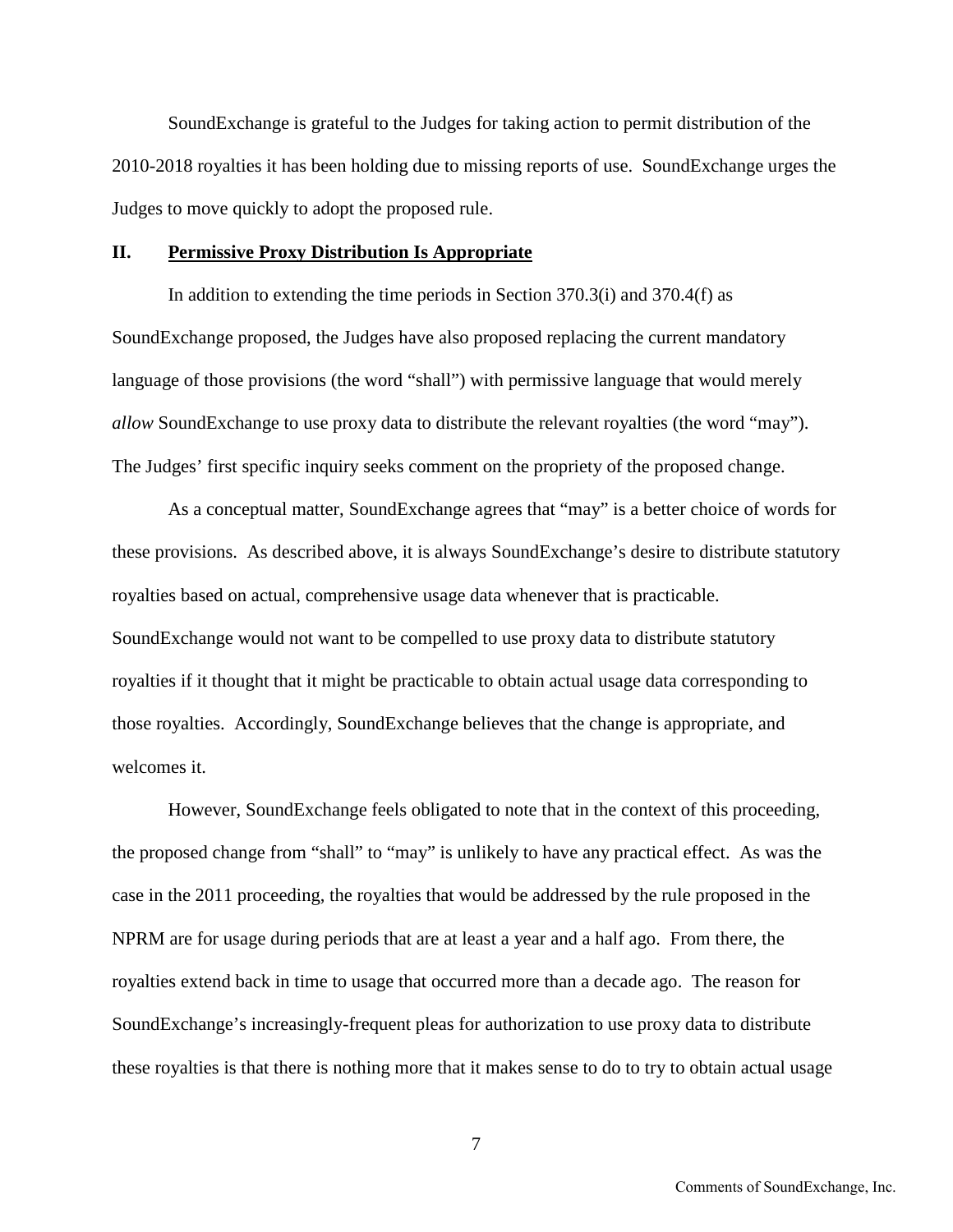data corresponding to these royalties. Accordingly, if the Judges adopt the proposed rule – and SoundExchange hopes the Judges will do so quickly – it is SoundExchange's desire to distribute these royalties using proxy data as soon as arrangements can be made to do that.

#### **III. SoundExchange Has Exhausted All Reasonable Means to Obtain Missing Reports**

The Judges' second specific inquiry seeks comment on whether SoundExchange has "exhausted all reasonable means to ensure that all undistributed royalties for the period from 2010 through 2018, have been distributed to the party that earned those royalties." The Judges also ask "[i]f not, what other means could SoundExchange use to facilitate further distributions without resorting to proxy reports of use?" Assuming that SoundExchange understands the first question correctly, the answer is "yes."

We equivocate only because the Judges' first question refers to "undistributed royalties" that "have been distributed." To be clear, the reason SoundExchange proposes to use proxy data to distribute the royalties that are the subject of this proceeding is because those royalties have *not* been distributed and are not distributable. SoundExchange is holding those royalties because it has no useful information about what recordings the licensee used during the relevant time period,and hence no information about who actually may have earned the royalties.<sup>4</sup> In such cases, SoundExchange interprets the Judges' regulations as requiring it to hold such royalties until it obtains reports of use. We understand the Judges' question as getting at whether SoundExchange has exhausted all reasonable means to obtain actual usage data that would allow it to distribute the relevant royalties to the parties that actually earned those royalties, rather than

<span id="page-7-0"></span><sup>&</sup>lt;sup>4</sup> Thus, the pool of royalties that is the subject of this proceeding is distinct from royalties associated with usage for which SoundExchange has received a report of use that can be processed, but for which some part of the royalties cannot be distributed due to an inability to identify or locate the artist or copyright owner. Those royalties are handled in accordance with the Judges' regulations concerning unclaimed funds. *E.g*., 37 C.F.R. §§ 380.4(b), 382.5(b).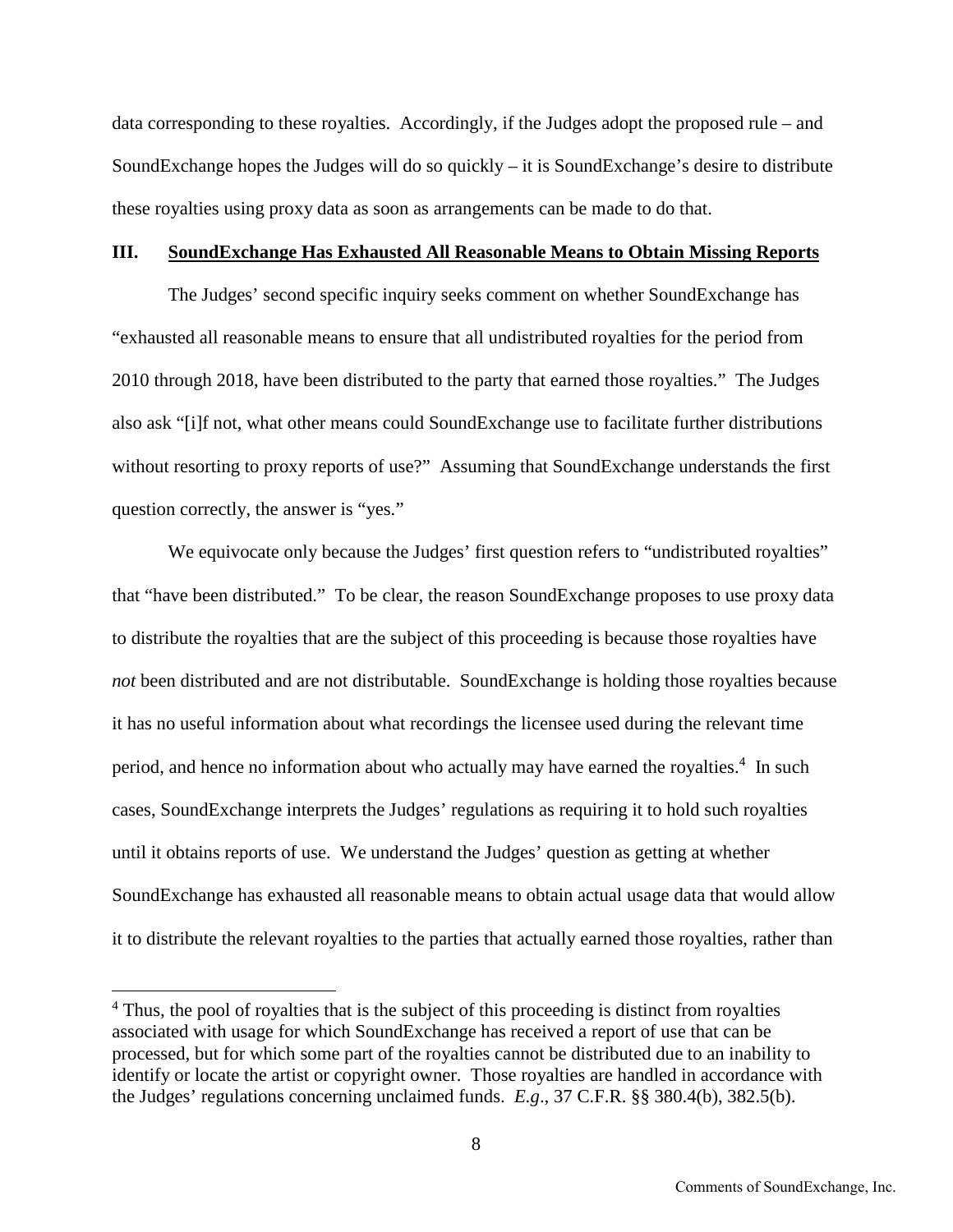relying on proxy data as a substitute for actual usage data. The answer to that question is an emphatic "yes." As SoundExchange observed in 2014, "[i]n general, proxy distribution is not a desirable substitute for having actual usage data on which to base distributions to artists and copyright owners." 2014 Reply Comments, at 51. For that reason, SoundExchange always desires – and works hard – to obtain actual usage data when that is practicable.

As a threshold matter, not only do the Judges' regulations generally require SoundExchange to use reports of use provided by the licensees that made the transmissions (as opposed to some other data source) for royalty distribution purposes, but reports of use are the *only possible* source of actual usage data that would enable a precise distribution. Digital music services do not generally publish their playlists, which is why the Judges' regulations require SoundExchange to treat reports of use as confidential. *See* 37 C.F.R. §§ 370.3(g), 370.4(d)(5), 370.5(e). Even when services publish some playlist information – as in the case of some radio stations that post playlists on their websites – the information they make available at any particular point in time tends to be current (*e.g*., for yesterday and earlier today, not for periods relevant to overdue reports of use). Further, they do not provide information about the extent of webcast listenership as required by the Judges' report of use regulations and as necessary to fairly weight distributions. *See* 37 C.F.R. § 370.4(d)(2)(vi), (vii). While third party media monitoring services like Mediabase and BDSradio have historical playlist information for some services (mostly radio broadcasters), that information is far from comprehensive in its coverage of services relying on the statutory licenses and again does not reflect actual webcast listenership. Thus, when faced with a licensee that will not provide a report of use, there is no reference source SoundExchange could consult that would provide a reasonable alternative to reports of use or proxy data for distributing the held royalties based on actual usage.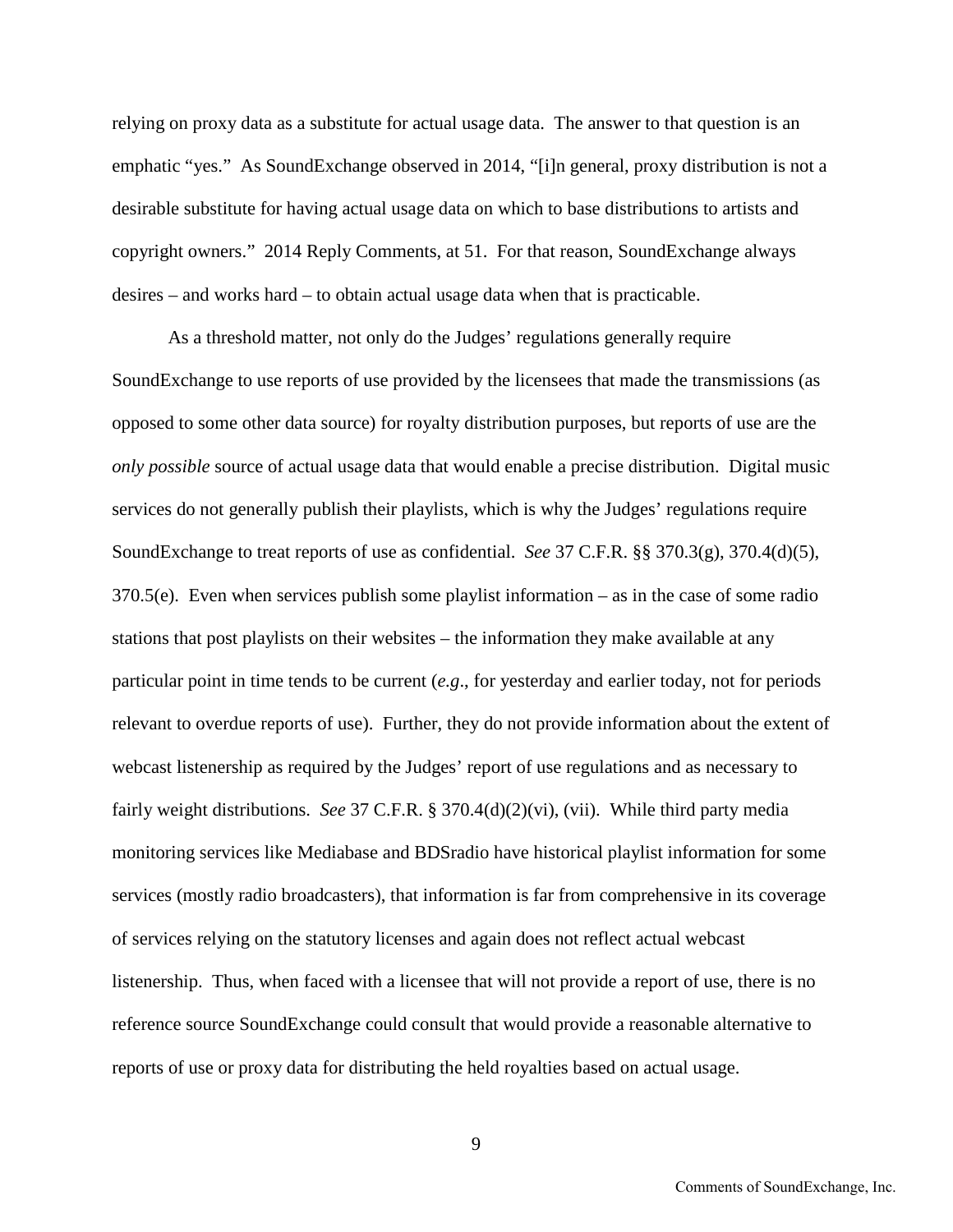Given that, the Judges' question boils down to whether SoundExchange has tried hard enough to secure the missing reports of use from the licenses that failed to provide them when due. SoundExchange makes very extensive efforts to obtain those reports of use.

Those efforts start before the reports of use are even due. SoundExchange sends representatives to conferences for broadcasters and other webcasting services (such as the NAB Show, the NAB's Radio Show, the Hispanic Radio Conference and the National Religious Broadcasters' International Christian Media Convention) in order to explain the statutory license's requirements, including what to include on reports of use and how to submit them and stay in compliance with the statutory license. These efforts also help recover missing reports of use from licensees who were unsure how and what to report.

At the end of each year, SoundExchange sends licensees a memo announcing the royalty rates for the coming year and reminding them of what they are required to submit under the statutory license. SoundExchange has long published quarterly newsletters for licensees with reminders of upcoming deadlines. More recently, SoundExchange has sent monthly automated emails reminding licensees of upcoming payment and reporting deadlines. In addition, any licensee who logs into SoundExchange's Licensee Direct portal (as most licensees now do on a regular basis) will see a display of upcoming reporting deadlines.

Once a licensee misses a deadline, SoundExchange takes every opportunity to remind the licensee of the missing item. Licensees who use SoundExchange's Licensee Direct portal (most licensees) are presented with a list of their missing submissions each time they log in to Licensee Direct. Also, if a licensee calls SoundExchange's customer service telephone number for any reason at all, software will present SoundExchange's service representative with a list of the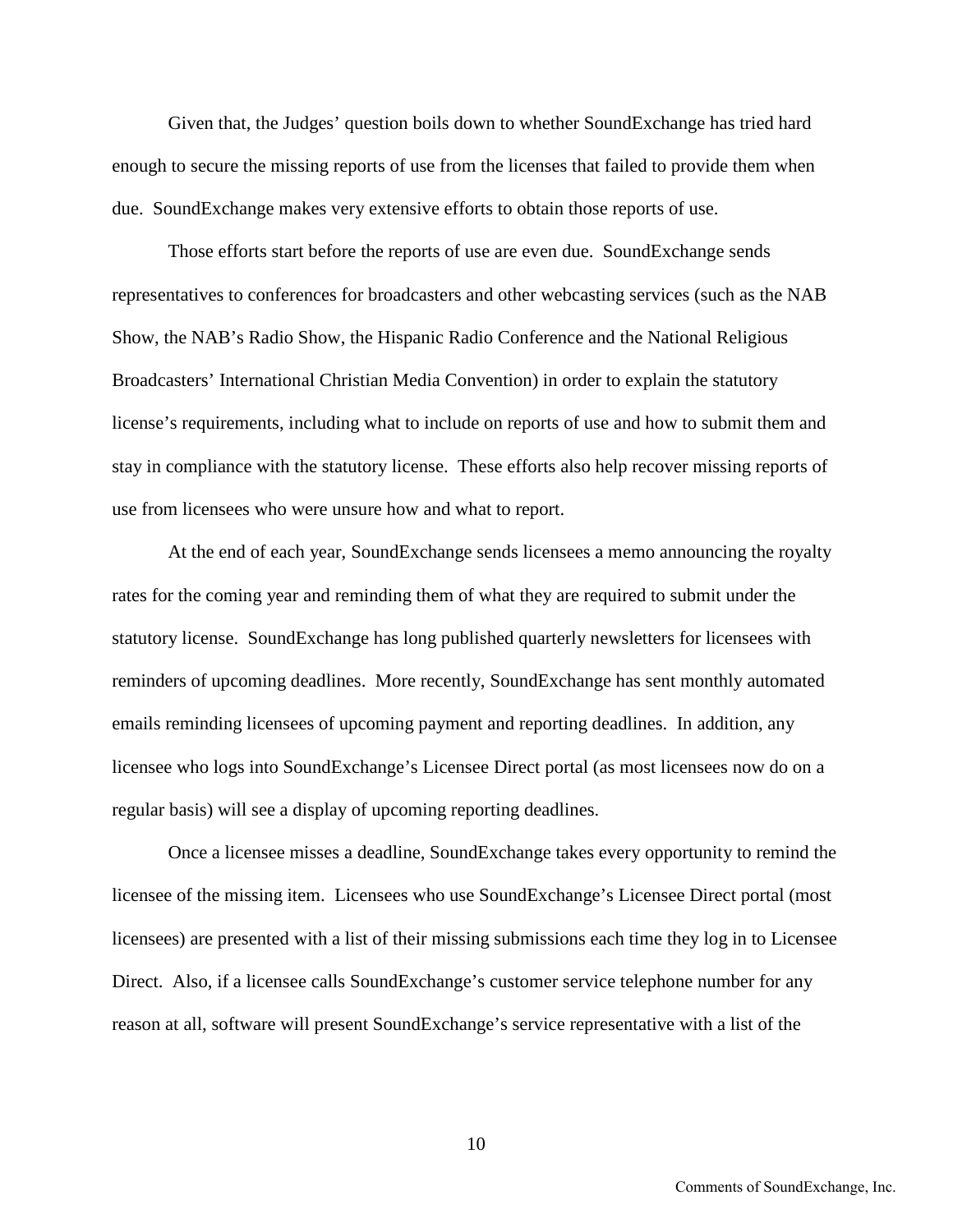licensee's missing submissions, and the representative will raise the missing submissions with the licensee while the licensee is on the phone.

SoundExchange has also had ongoing programs for specific follow-up concerning missing submissions, the details of which have evolved over time to respond to the behavior of licensees. Several years ago, SoundExchange's License Management Department undertook a comprehensive review of its records concerning all recently-active licensees to make sure it had identified all missing submissions and tried to contact licensees to obtain them. Since then, any missing or unusable report of use will result in automatic generation of a case docketed for follow-up by SoundExchange's License Management Department, which will in turn result in an email being sent to the licensee's contact requesting the missing item. So long as the case remains open, SoundExchange's License Management Department will continue to inquire periodically as it works open cases on a licensee-by-licensee basis. Through December 2019, SoundExchange's License Management Department has tracked 8381 emails sent to licensees requesting missing submissions, and SoundExchange sent thousands more emails requesting missing items for the period starting in 2010 before it started comprehensively tracking such emails.

SoundExchange has an escalation process for addressing licensees that have been contacted repeatedly by its License Management Department about missing submissions without a definitive resolution. Once a case is escalated, the licensee will receive a formal letter from SoundExchange's Licensing & Enforcement Department by email. If that does not result in a response, the licensee will receive a second and third notice, each accompanied by an effort to contact the licensee by telephone. If the licensee engages with SoundExchange to address its missing submissions, the licensee will receive monthly checklists by email until the matter is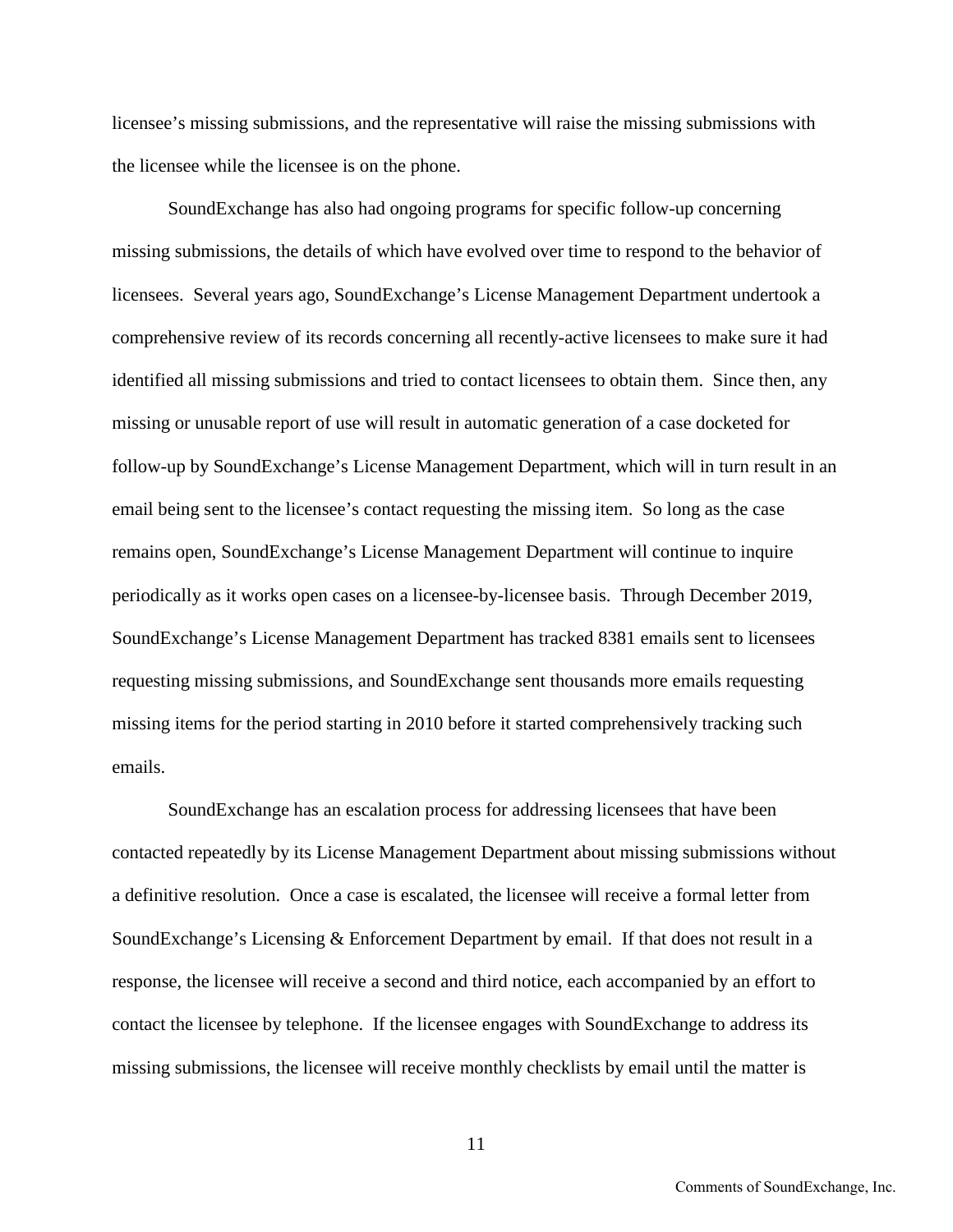resolved. However, if the licensee becomes unresponsive or does not make reasonable progress towards a resolution, it too will receive a second and third notice, each accompanied by an effort to contact the licensee by telephone. All licensees with outstanding submissions should receive a final notice within five months after the initial Enforcement Department letter was sent, regardless of responsiveness in the interim. Generally, the licensee should have received at least six emails and two calls before the end of this process (and often there will have been additional efforts at outreach). If that still does not result in a resolution, SoundExchange refers selected cases to outside counsel for resolution, when the cost can be justified. Through this process, SoundExchange's Licensing & Enforcement Department has recovered 4,799 missing reports of use corresponding to over \$10 million in royalties that otherwise would have been subject to this proxy request.

After having gone through all these efforts, there are many cases in which SoundExchange has been told by the licensee in no uncertain terms that it does not have actual usage data for the period corresponding to a missing report of use. At this point, it does not make sense to go back years later to ask whether they are really sure about that. SoundExchange's experience has been that the passage of time does not make it easier to track down missing usage data. In some cases the licensee has gone out of business – often years ago. There is nobody left to call to try to get a missing report of use and almost certainly no extant records of usage. Even in the cases where SoundExchange does not know that the missing data is unavailable to the licensee, licensees who failed to provide missing reports have by this point been bombarded with requests for them over a period of years. There is absolutely no reason to think that one more call or email will cause them suddenly to find years-old data that they have been avoiding the delivery of while dodging repeated requests for it. Further, it would be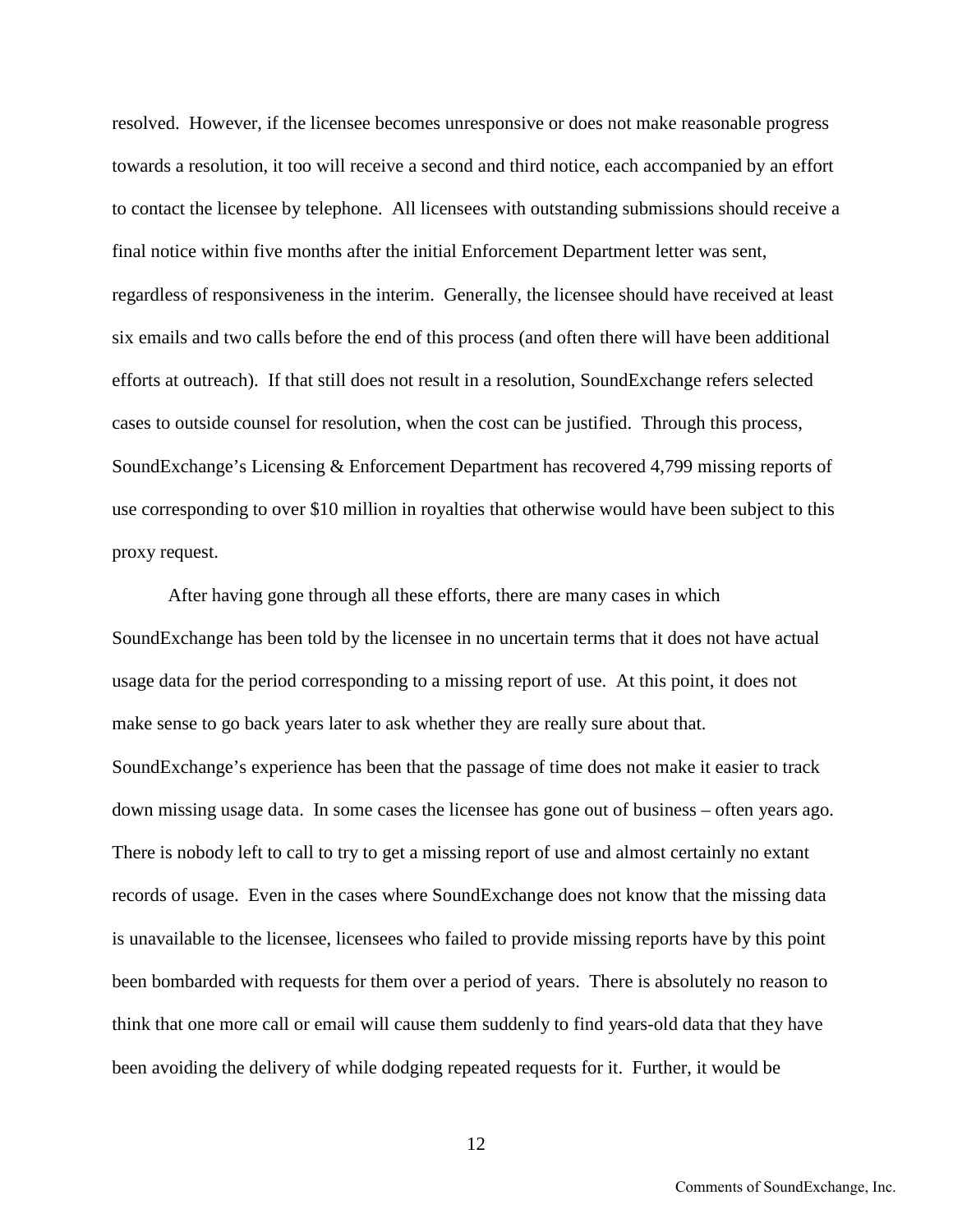extremely time-consuming and expensive to mount another comprehensive effort to obtain the missing reports of use, since there are tens of thousands of them, owed by thousands of licensees.

The numbers establish that SoundExchange has been extremely effective at reducing the royalties being held due to missing reports of use to a bare minimum. For 2010-2018, they constitute less than 1% of total statutory royalty payments. Artists and copyright owners should not have to wait for further process before this money is distributed, and they should not be required to pay for further efforts that are unlikely to be fruitful.<sup>[5](#page-12-0)</sup>

### **IV. Use of the Annual/License Type Method Is a Reasonable Option Here**

The Judges' final specific inquiry seeks comment on whether the annual/license type proxy distribution methodology in Sections 370.3(i) and 370.4(f) is an appropriate means of distributing the 2010-2018 royalties being held due to missing reports of use. No proxy data set will perfectly reflect actual usage, but as described above, use of some proxy data set is necessary to get these royalties into the hands of artists and copyright owners. Use of the annual/license type approach is reasonable, and probably the best option for this pool of royalties.

As SoundExchange explained in 2014, selection of a proxy is a technical issue involving identification of a data set that is available and likely to be reasonably representative of the usage in the missing reports. 2014 Initial Comments at 8-11. Here, almost all of the held royalties are webcasting royalties, and they were paid by thousands of webcasters.

The defining characteristic of the annual/license type approach is that it results in an extremely broad distribution, particularly as applied to webcasting royalties. Given the number

<span id="page-12-0"></span><sup>&</sup>lt;sup>5</sup> Artists and sound recording copyright owners pay the costs of SoundExchange's operations, including its efforts to secure missing reports of use, through deductions from their royalty distributions. 17 U.S.C.  $\S$  114(g)(3).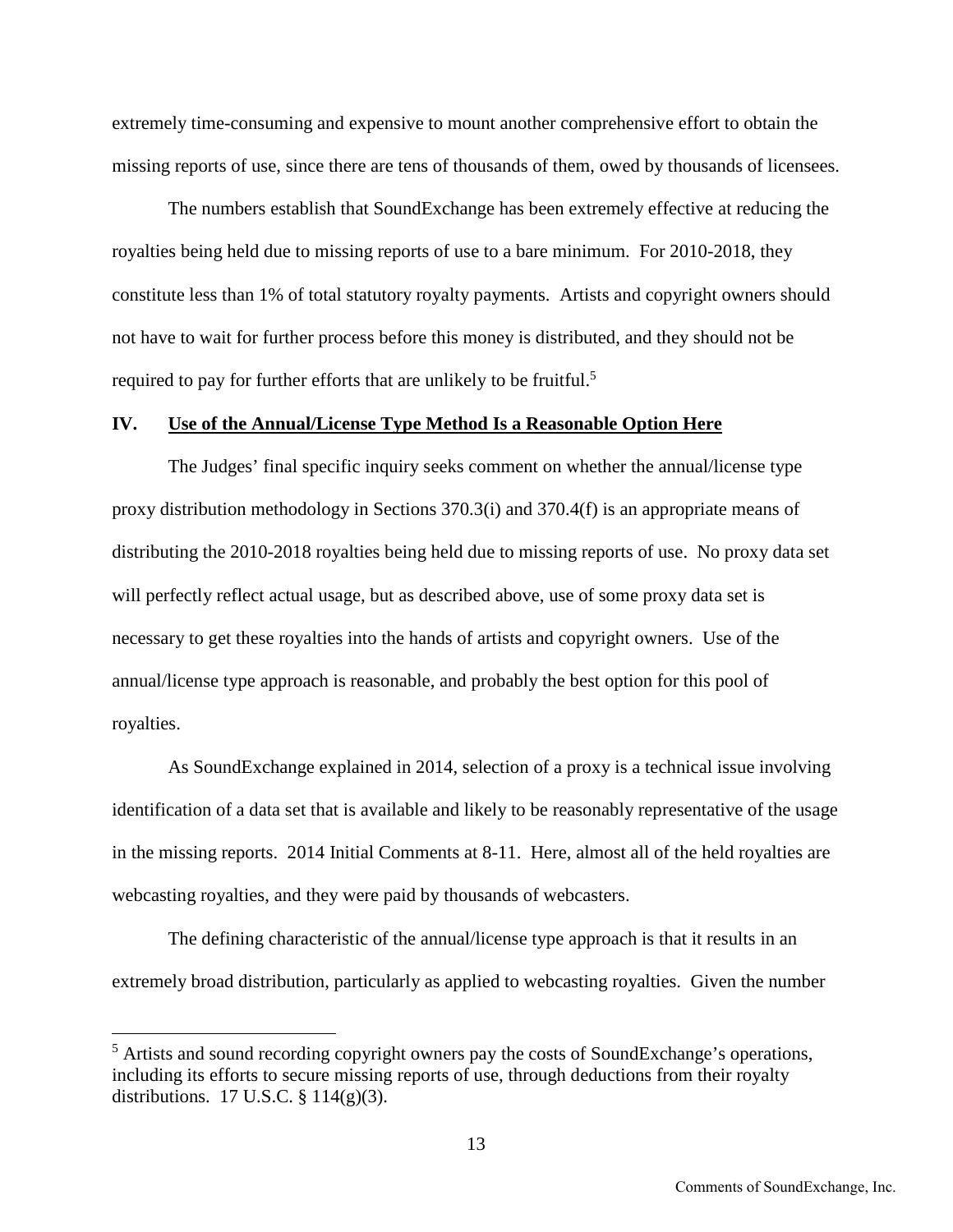of licensees and missing reports of use involved, a broad distribution seems appropriate. Use of the annual/license type approach means that tens of thousands of payees who received webcasting royalties for 2010-2018 will receive a special distribution that is a small fraction of the webcasting royalties they previously received for that period. It is likely that everyone or almost everyone whose recording was used to generate held royalties will receive something from this process. And while achieving that effect will probably result in paying some artists and copyright owners whose works were *not* included in the missing usage, SoundExchange's statistical analyses of the annual/license type approach have found that it results in a percentage distribution of royalties to both higher- and lower-paid artists and copyright owners that is generally consistent with reported usage by services with diverse levels of music usage. In any event, SoundExchange is not aware of any available proxy data set would clearly be a better fit for this particular pool of royalties. In the absence of an alternative that would be demonstrably fairer, SoundExchange believes that the annual/license type approach is the best option for this distribution.

## **Conclusion**

SoundExchange appreciates the opportunity to provide these Comments and respectfully requests that the Judges move quickly to adopt the proposed rule.

June 29, 2020